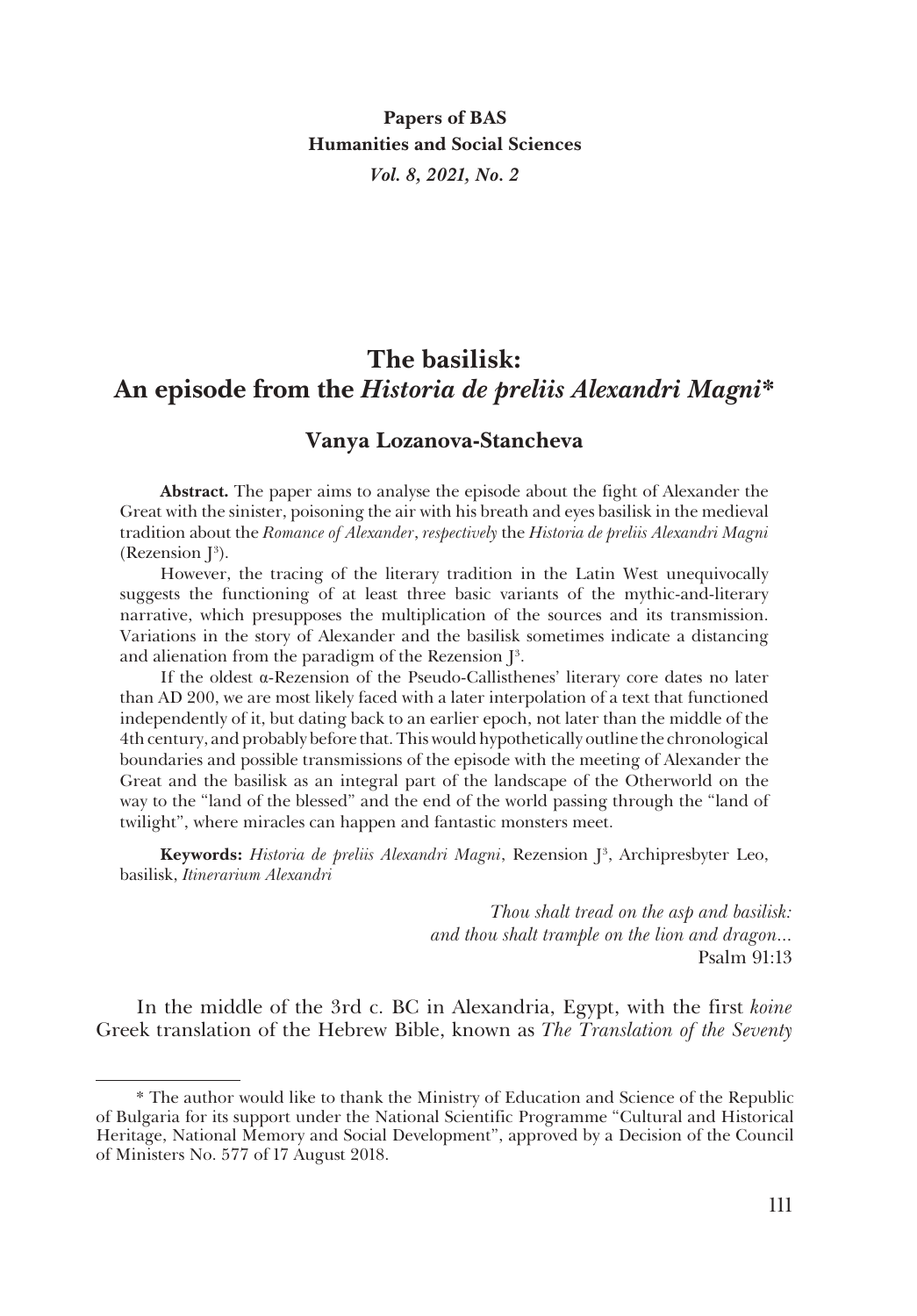or *Septuagint*, from the darkness of ancient Hellenic mythology appears the mysterious figure of the basilisk (*Psalm* 91:13 and *Isaiah* 59:5; cf. *Jeremias*  8:17), "the King of Snakes" (or *regulus* in Latin). Translators see in it the most appropriate Hellenic correspondence for the Hebraic name for a highly venomous or monstrous serpent (?) *tziph'oni/siph'oni* (Murison 1905, 115-130)*.*  Classical Hellenic literature is too discreet about the basilisk, which might be explained by its possible mysterial nature.

A few centuries later, approximately around AD 200, again in Alexandria reappeared the oldest version of *The Romance of Alexander* (Rezension α), around which was generated a sustainable tradition of various revisions and translations. In one of the later versions of *The Romance of Alexander*, the medieval *Historia de*  preliis Alexandri Magni (Rezension J<sup>3</sup>), appeared an unusual episode about the collision of Alexander the Great with the sinister basilisk, poisoning the air with his breath and his gaze (Fig. 1). This episode was almost unknown to the other versions of *Historia de preliis*, and it was also absent in the main, oldest core of *The Romance of Alexander*.



**Fig. 1.** Alexander fighting a crowned dragon: *Peniarth 481D*, Folio 90r, a late 15th-century illuminated manuscript of the *Historia de preliis*, a unknown Flemish illuminator, The National Library of Wales (https://commons.wikimedia.org/wiki/File:Alexander\_ fighting\_a\_crowned\_dragon.jpg (24.06.2021)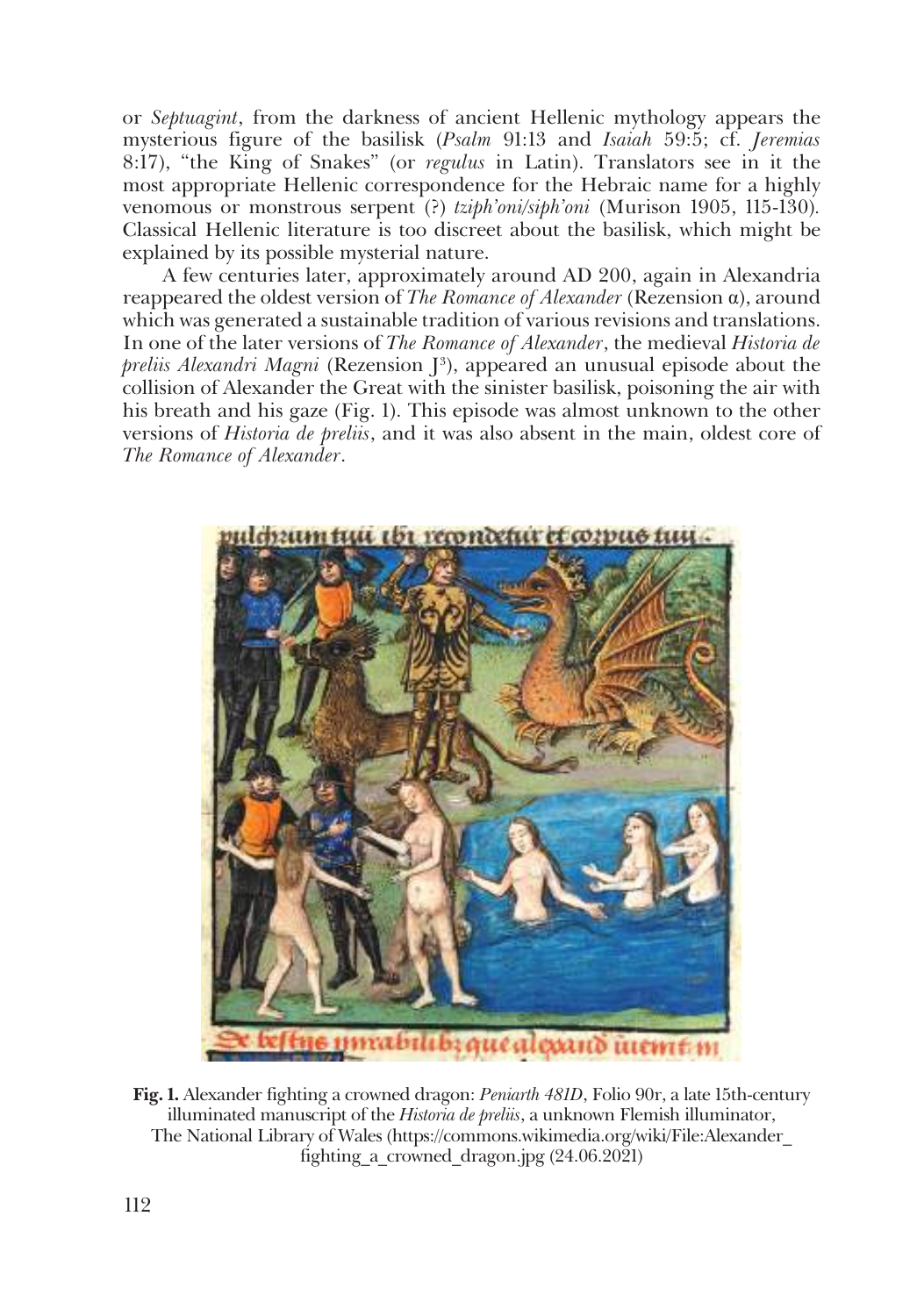The extensive interpolation included at the beginning of Chapter 106 of Rezension J3 of *Historia de preliis* (Pfister 1912a, 264-265; Steffens1975) is part of the detailed description of Alexander's fantastic journey into the Otherworld, filled with many wonders and monsters: anomalous plants, magical waters, dragons, snakes and lions are an integral part of the gloomy landscape of the Otherworld, through which passes the way to "the land of the blessed" and *the end of the world* (Fig. 2). Having marched for 170 days, Alexander and his army reached a high mountain, the top of which seemed to reach the sky. It looked like a wall, so no climb was possible. There were only two passages that cut through the mountain: one to the north and the other to the east. The king believed that this division of the mountain was not the result of human hands, but of the inundation caused by the Flood. He suggested taking the road to the east and so they walked for eight days through this narrow gap.

Then they met a terrible stinking basilisk, which poisoned all the air not only with his breath but also with his gaze; as far as he could reach, he poisoned the air. The Macedonians and Persians who passed by him fell dead from his sight. When the soldiers learned of this danger, they did not want to continue. What follows is an anecdotal episode about Alexander's ingenuity, through which he defeated the terrifying basilisk by means of a huge mirror made from the outer surface of the shields of his warriors. When the monster looked at it, his gaze reflected and killed him (Pfister 2012а, 264-265; Pfister 1978, 163-164).



**Fig. 2.** Alexander and his men facing amazing beasts and monsters across a river: *Peniarth 481D*, Folio 68v, a late 15th-century illuminated manuscript of the *Historia de preliis*, a unknown Flemish illuminator, The National Library of Wales (https://en.wikipedia.org/ wiki/File:Alexander and his men facing amazing beasts.jpg (24.06.2021)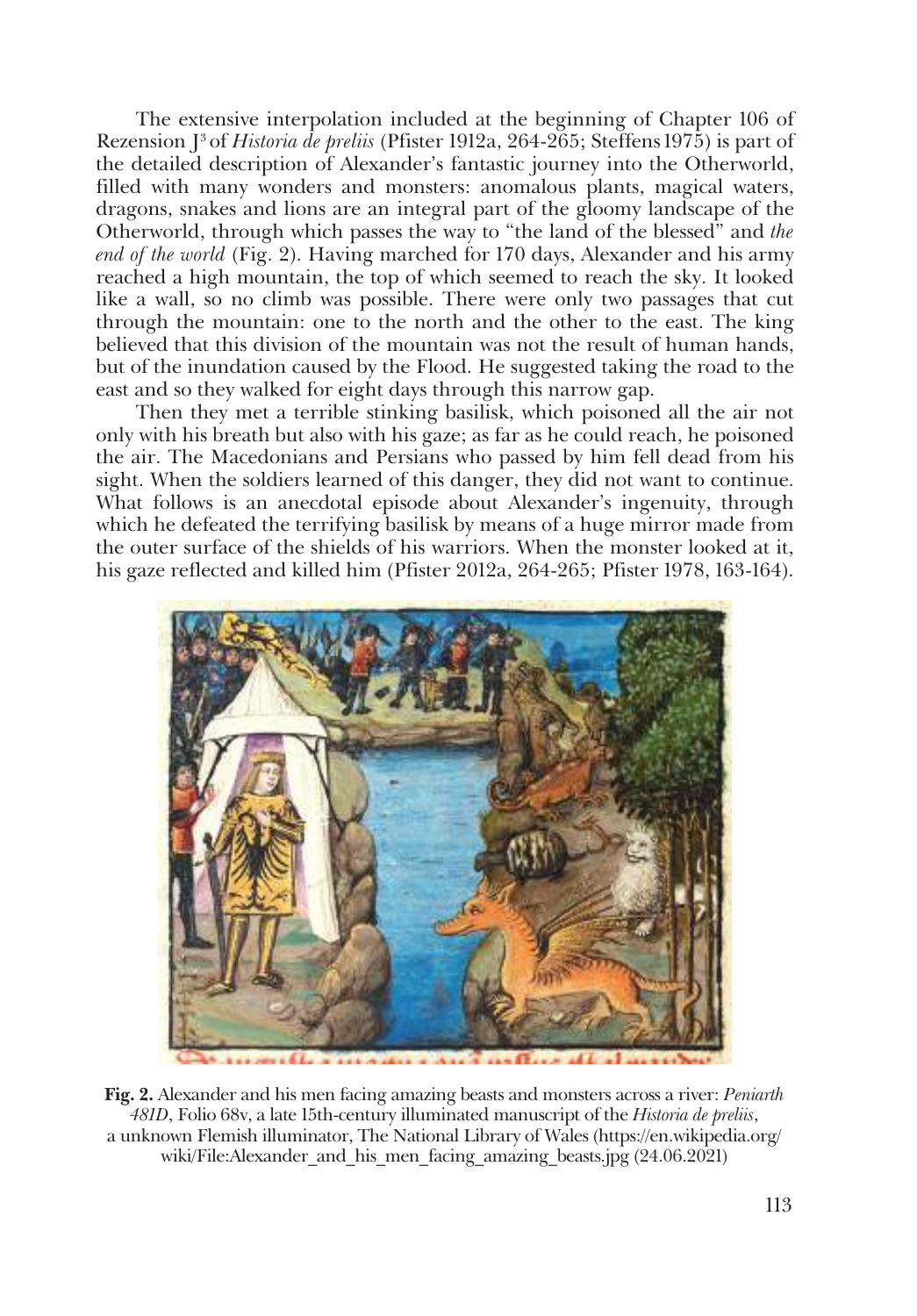What are the possible primary sources and transmission mechanisms of this amazingly fantastic interpolation?

**1.** *The Romance of Alexander* is a unique composite work (composed of historical stories, "letters", folklore traditions and diverse anecdotal material) with a phenomenal existence, which has functioned for centuries in the medieval literary tradition. The additional sources clinging to the primary literary core raise many questions and issues. The original core of the text dates back to the Greek text of Pseudo-Callisthenes *Historia Alexandri Magni* (Ausfeld 1907; cf. Meusel (ed.) 1864, 703-816). It is considered to be the source of the first Latin translation of *Res gestae Alexandri Magni* in three books (birth, deeds, death), made before AD 340 by an unknown author identified with Julius Valerius (Kuebler 1888). An anonymous author sometime between the 8th and 9th centuries, known today as the *Zacher Epitome* after its publisher and commentator Julius Zacher, epitomized this translation (Zacher (Hrsg.) 1867; Ross 1956, 127- 132), and was included by Vincent of Beauvais († ca. 1264) into his encyclopaedic work *Speculum historialе* (*The Mirror of History*).

*Historia de preliis Alexandri Magni* is one of the later medieval versions of *The Romance of Alexander*, ascending to the Latin translation of Archipresbyter Leo of Naples (made between 951 and 968/9) of a Byzantine manuscript found by him in Constantinople as it becomes clear from the *Prologue* to the text (Pfister 1941, 273-281; see Pfister 1913, 5-8), preserved entirely only in the manuscript of The Bamberg State Library (Cod. Bamb. E III. 14), as well as partially in a Munich (*Cod. Lat. Monac. 23489*, s. xii-xiii) and in a Parisian (*BN Nouv. Acq. Lat.* 310, s. xii) manuscripts. The *Prologue* contains unique information about the personality of Archipresbyter Leo and about the process of translation thereof titled *Nativitas et Victoria Alexandri Magni*. Leo served at the court of the Duke of Naples John III (928-968), who was famous for his passion to collecting ancient manuscripts. As one of his main agents in this endeavour, Leo was sent to Constantinople with the special task of searching for Greek and Latin manuscripts. When he returned, he translated some of them, including the text of *Nativitas et Victoria Alexandri Magni*. The translation of Archipresbyter Leo did not enjoy much attention from his contemporaries, which is evident in the scarce number of transcripts, but the three interpolated receptions  $J^1$ ,  $J^2$ ,  $J^3$ (Ausfield 1907; Steffens1975) have become the main transmission for the spread of the medieval tradition of *The Romance of Alexander*, with a huge influence on his contemporary, and on the subsequent medieval literature of the Latin West (Fig. 3).

*Historia de preliis* (J<sup>3</sup>) follwed quite accurately version J<sup>1</sup>, however it also added some new material. The starting point for its dating is the influence of this version on the Latin text of *Gesta Herewardi*: compiled ca. 1150, the poem was dedicated to an English hero who had led his people against the Norman expansion in the second half of the 11th c. (Hamilton 1927, 113-146; Cary 1956, 52).

Another work based on  $J^3$ , was the work of Quilichinus of Spoleto *Alexandreis* (Kirsch (ed.) 1971). In 1236 (Pfister 1976, 23-26; Merkelbach 1954, VIIa-VIIIa; Steffens 1975), he reworked this edition into a long epic poem in elegiac couplets in Latin, which is also a kind of *terminus ante quem* of compiling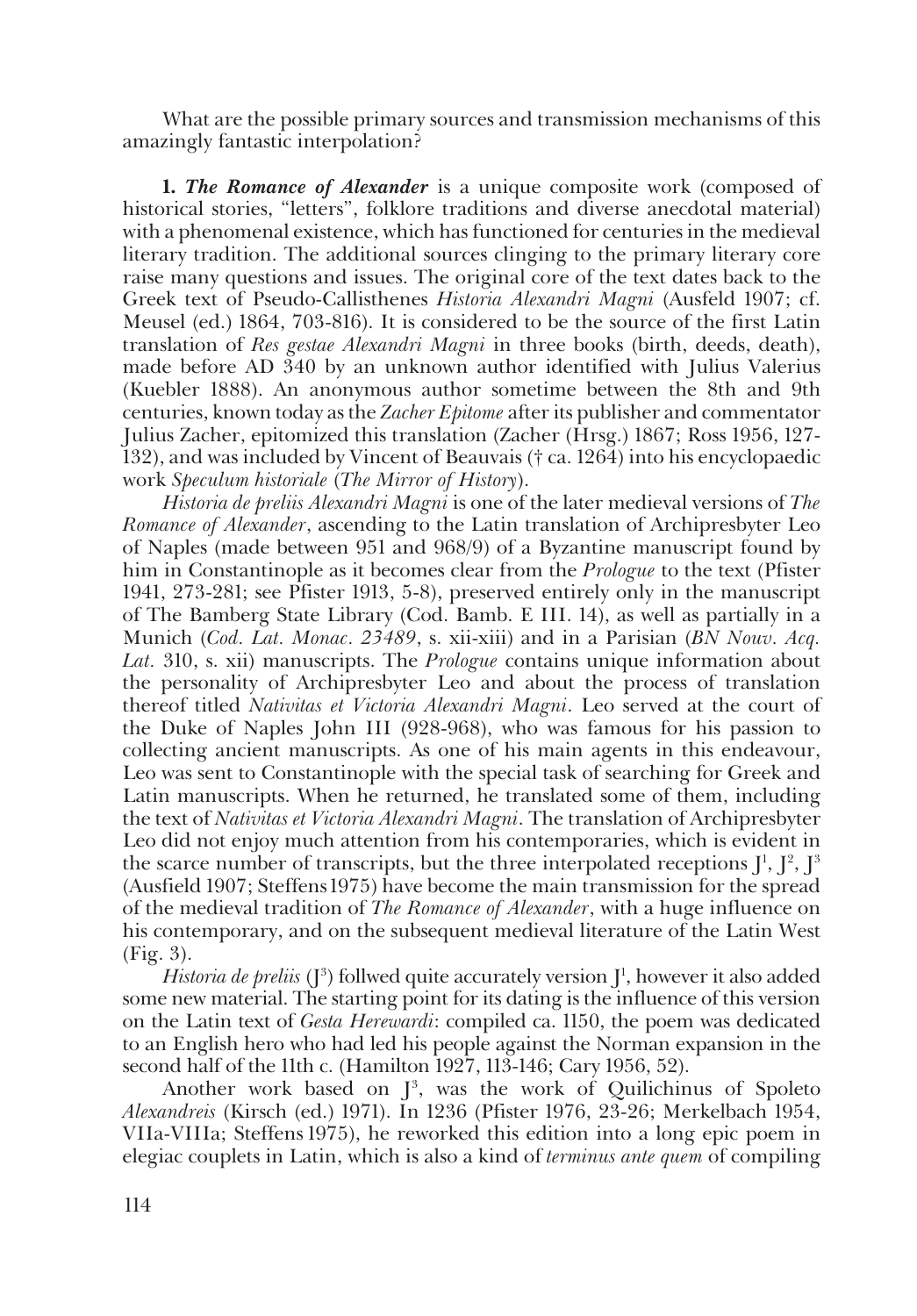of J3 (Pfister 1912a, 249-301, see 287). The poem was presented mainly in the manuscript from Zwickau (1434) with some additions to the details from the Darmstadt manuscript from the 15th c. (Pfister 1976, 23-26; Merkelbach 1954, VIIa-VIIIa; Pfister 1941, 273-281; see Pfister 1913; Steffens1975). Soon the work was translated into Italian by the younger Dante's contemporary, Domenico Scolari (*Istoria di Alessandro Magno*, 1355), and into Middle German by an unknown Bavarian poet (1397). The Rezension J $^3$  was very popular and had a strong influence on the late medieval literary tradition and especially on the Italian literary tradition of *The Romance of Alexander* (Cary 1956, 52; Morosini 2011, 329-364). The interest in it was dictated by the growing preference for the incredible and fantastic adventures of Alexander at the expense of reducing or shortening the historical facts.

A brief overview of the literary influence of version J<sup>3</sup> of *Historia de preliis* broadly outlines the boundaries of the functioning of the main version of the



**Fig. 3. J1** - **J2** - **J3** - Rezensions of the Latin translation of Leo the Archipriest *Historia de preliis Alexandri Magni*

**Leone** - Leo the Archipriest, *Historia de preliis Alexandri Magni*; **J1** - **J2** - **J3** - Rezensions; **Ba** - Bamberg, Staatsbibliothek, Hist. 3; **M** -München, Bayerische Staatsbibliothek, lat. 23489; **P** -Paris, Bibliothèque Nationale, Nouv. acq. lat. 310; **L** - London, Lambeth Palace 342; **Frutolfо** - *Chronicon universale* by Frutolf von Michelsberg, 1099; **Hartlieb** - German translation by Johannes Hartlieb (15 c.)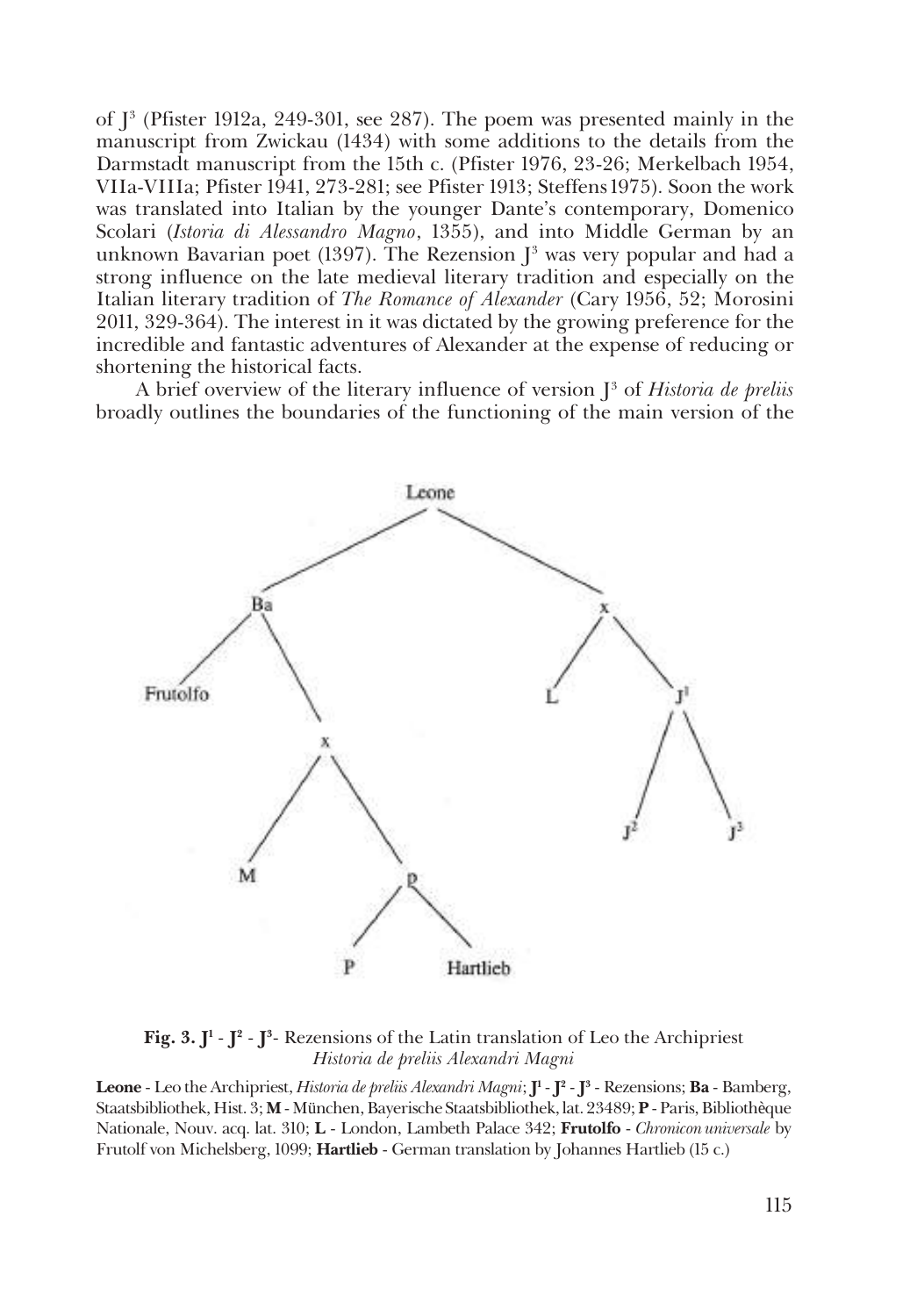episode with Alexander and the basilisk as an integral image of "the land of twilight", in which the king himself resolves the crisis situation, using a mirror or the mirror surface of the shields of his warriors. According to Fr. Pfister (Pfister 1912а, 264-265), the episode with the basilisk and the mirror or the mirror surface of the shields of his warriors entered Latin Europe through version  $J^3$ . However, the tracing of the literary tradition in the Latin West unequivocally suggests the functioning of at least two more variants of the mythic-and-literary version, which presupposes the multiplication of the sources and its transmissions.

**2. Medieval variants of the motif.** A structural element in the first, the "classic" version of the mythological account of Alexander the Great's clash with the basilisk is the mirror as the main and only means of overcoming the destructive power of the monster. In this version, Alexander himself finds a solution to the critical situation thanks to his ingenuity and wisdom. A complicated version of the same variant involves the intervention of Alexander's teacher, Aristotle (as in Pseudo-Aristotle's *Secretum Secretorum*: Williams 2003), of an anonymous philosopher or a wise old man/men. This paradigmatic framework more succinctly and with strongly moralizing strategies follows the narrative of the anecdote (Cap. 139) in *Gesta Romanorum* (Oesterley (Hrsg.) 1872). Alexander's clash with the poisonous basilisk is recorded in the story of the siege of a city by the Macedonian king (identified as Tyre: Pfister 1912а, 2551 ).

In the history of retransmission and interpretation of the episode, the medieval Arabic treatise, translated into Latin as *De causis proprietatum elementorum* (*On the Causes of the Properties of the Elements*), probably compiled in the 9th or 10th c., occupies a special place. The author claims that he is Aristotle, however as early as in the beginning of the 19th c., there is no doubt this was work of an Arabic author who was notionally named *Pseudo*-*Aristotle*. This was translated into Latin by Gerard of Cremona in 1187, shortly prior to his death (Peters 1968). It was he that was supposed to have named Aristotle as the author of this treatise. From the 13th century onwards, it became one of the three main sources on geology, together with that *Meteorologica* attributed to Aristotle and Avicenna's *De mineralibus*. When scholars started to understand during the Renaissance that *De proprietatibus elementorum* had not been written by Aristotle, the treatise was removed from academic use (Peters 1968).

Pseudoaristotelian treatises *De causis proprietatum elementorum* and *Meteorologica*, as well as Avicenna's *De mineralibus* strongly influenced Albertus Magnus (ca. 1200 - 15 November 1280), German Dominican bishop and philosopher. The exposition of the basilisk episode was in fact a paraphrase of Albert, who perceived *De causis proprietatum elementorum* (Albertus Magnus, *De causis proprietatum elementorum*, 9.585-653; Borgnet, Borgnet (еds.) 1890, 643; Teske (ed.) 2010; see Vodraska 1969) to be an original work of Aristotle and made an in-depth commentary on it with quite detailed and almost verbatim paraphrases of the text. In his comment compiled between 1251 and 1254,

<sup>&</sup>lt;sup>1</sup> Cf. chapters 26 and 27 in  $J^1$ , which tells the story of the siege of the town of Tyre.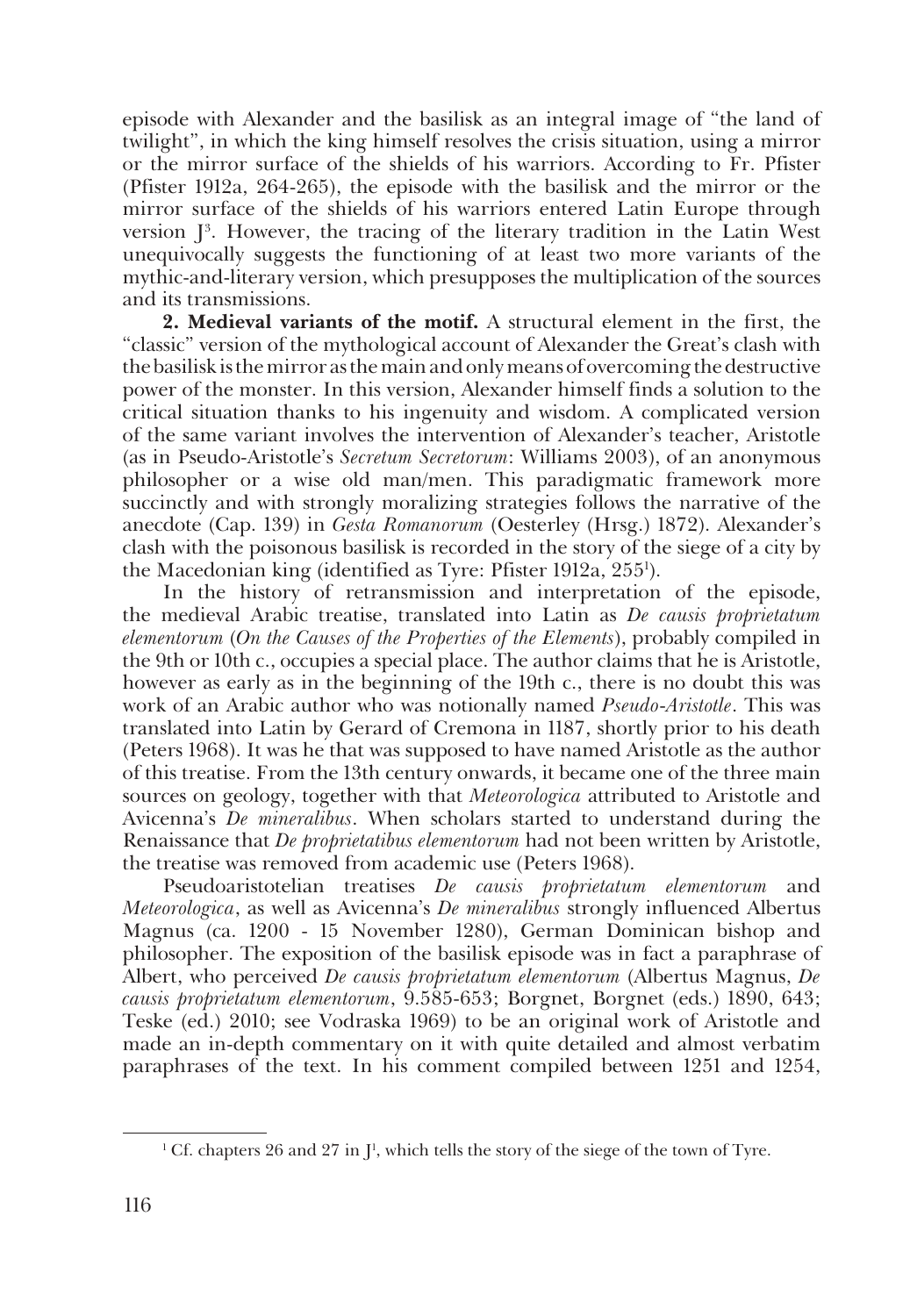according to the editor of the Latin text Paul Hossfeld (Albert the Great 1980, 49-104), he had introduced quite a distorted version of the episode with the meeting of Alexander with the basilisk. The story places Philip II of Macedon into the centre of events rather than Alexander, and Socrates rather than Aristotle.

In a stand-alone paradigm, outside of the context of *The Romance of Alexander*, the same motif appears in *Commentary A* to the treatise of Pseudo-Albert the Great *De secretis mulierum* (De secretis mulierum 1580; Lemay 1992, 55). *Secreta mulierum* or *De secretis mulierum* (*Of the Secrets of Women*) is a natural philosophical treatise from the late 13th - early 14th century, attributed to Albert the Great (*Val. Lat. 4456,* f. 5r; *Utrecht 723*, f. 51; *Munich CLM 222917*, f. 23v; *Munich CLM 22300*, f. 62; see Thorndike 1923, 880). It was written in Latin and used to circulate in a number of manuscripts, of which are known at least 105 Latin copies. According to the commentator, a lizard or a basilisk can be poisoned or killed when a mirror is placed in front of it, as it reflects the venom that is released from its body and it returns to it. The mirror paradigm would usually emphasize on the monster's destructive forces and the morale that there is no such thing as invincible evil.

Similarly, *Malleus maleficarum* (*Hexenhammer* or *Hammer of the Witches*), an Inquisitionary treatise on the witches dated 15th c., compiled by two Dominican monks, Heinrich Kramer (lat. Henricus Institor) and Jacob Sprenger in 1486 and published the next year, discusses on the basilisk, explaining how it can kill a man and how a man can destroy the basilisk using mirrors (Kramer, Sprenger 1971, 18; Broedel, 2003). It is important that the author explicitly mentions the commentary on *Psalm* 51:8 as the source of these notions, although it would have been much more logical to have used the commentary on *Psalm* 90 (91):13 ( $\dot{\epsilon}\pi$ ) άσπίδα καί βασιλίσκον ἐπιβήση καί καταπατήσεις λέοντα καί δράκοντα...).

Variations in the story of Alexander and the basilisk sometimes suggest remoteness and abstraction from the paradigm of Rezension  $J<sup>3</sup>$ . Two texts authored by Pseudo-Aristotle, *De lapidibus* (Rose 1875, 321-455; 364-365; 390; Ruska 1912, 195) and *De proprietatibus elementorum* (Hertz 1905, 119 ff., cf. 192), contained similar stories where appears the figure of a philosopher (Aristotle or Socrates). In the version of *De lapidibus*, Aristotle tells the story, in which however Alexander finds (without his help) means to destroy the snakes by means of a mirror surface, which snakes, looking in it, die of terror (Thorndike 1922, 229- 258, see 244-245; Thorndike 1923, 262).

Another line is followed by a group of medieval authors who, instead of a mirror, introduce a huge glass vessel (a glass barrel) (similar to the one with which Alexander descends to the bottom of the sea) as a means of overcoming the deadly impact of basilisks (Fig. 4). Such an episode was included by Brunetto Latini (ca. 1220-1294) into *Li livres dou tresor* (*The Book of the Treasure*: Brunetto Latini 1948; Brunetto Latini 1993, I, 140, p. 109) and Pietro d'Abano (1257-1316) in his treatise *De venenis eorumque remediis*.

Between 1260 and 1266, Brunetto Latini was exiled in France and during his stay there he wrote in French his *Li livres dou trеsor* (*The Book of the Treasure*), and this work of his is considered the first encyclopaedia written in any modern European language. Starting from 1268, his work was already circulating in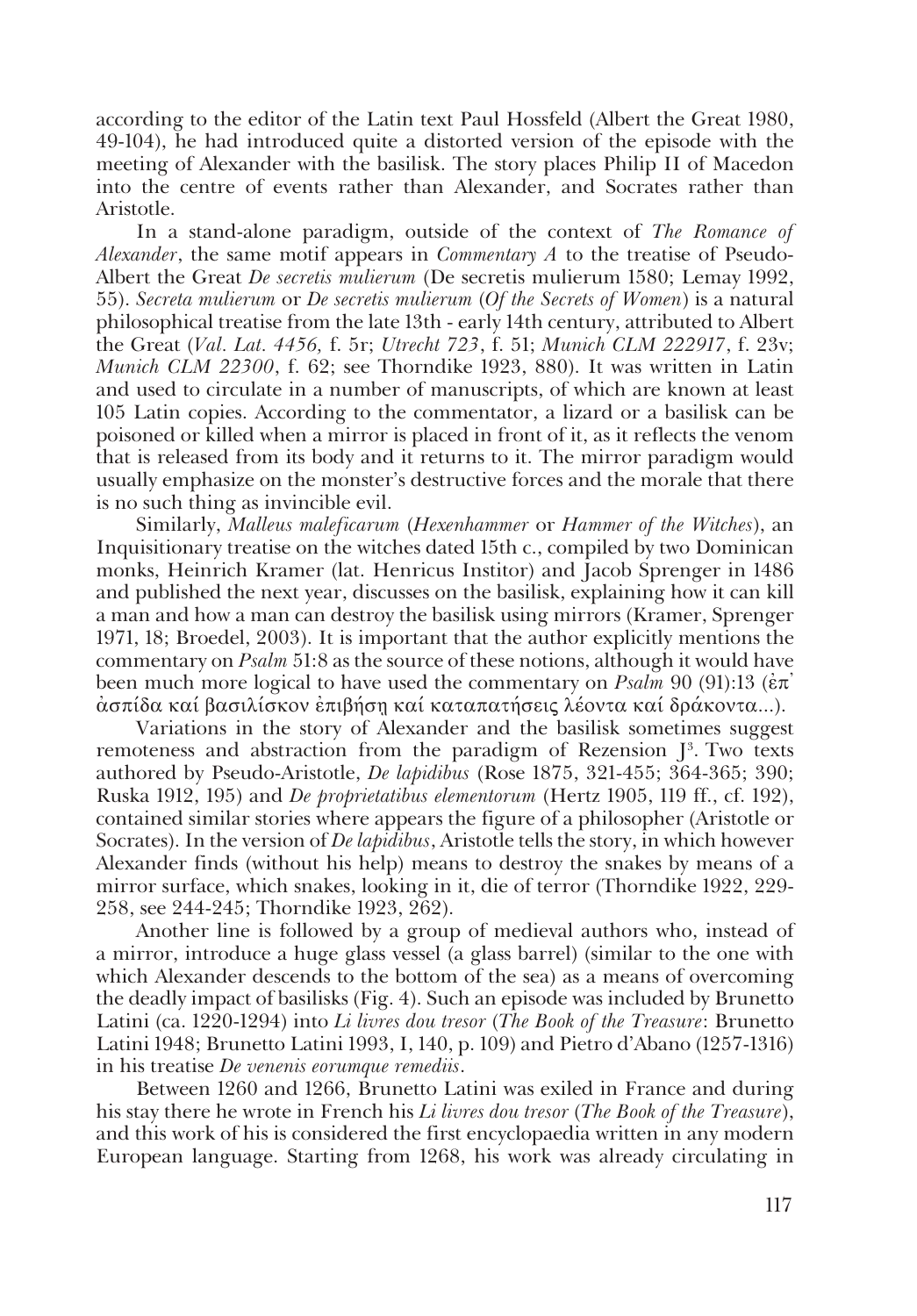

**Fig. 4.** Alexander's underwater adventure in a huge glass barrel, *BL Royal MS 15 E vi*, ca. 1445 (http://www.bl.uk/catalogues/illuminatedmanuscripts/ILLUMINBig. ASP?size=big&IllID=38953 (24.06.2021)

an Italian translation (*Il Tesoro*), attributed to a Bono Giamboni, whose name appeared in an unfinished Venetian manuscript from the 14th c. *Tesoro* is a compendium of abundant classical material ascending to the Late Antiquty and the Early Middle Ages, which is organized in three books. The basilisk episode appears in Book I dedicated to some practical knowledge such as Biblical and secular history, geography, astronomy and bestiary.

The first part of Brunetto Latini's description of the basilisk repeats in a shortened way the description of the basilisk given by Pliny the Elder (Plinius, *Historia naturalis*, 8.33), followed almost verbatim by both the ancient and medieval natural philosophic treatises and by the medieval *bestiaries* (Fig. 5). However, its exposition includes a distorted version of the episode describing what had happened to Alexander. The Macedonian king had found a large quantity of basilisks between two mountains when he was passing there with his men and many of them died whenever the monsters looked at them. Neither Alexander nor his men could figure out why so many of them would die in such a mysterious way. However later they made a large vessel of glass. When the men were in there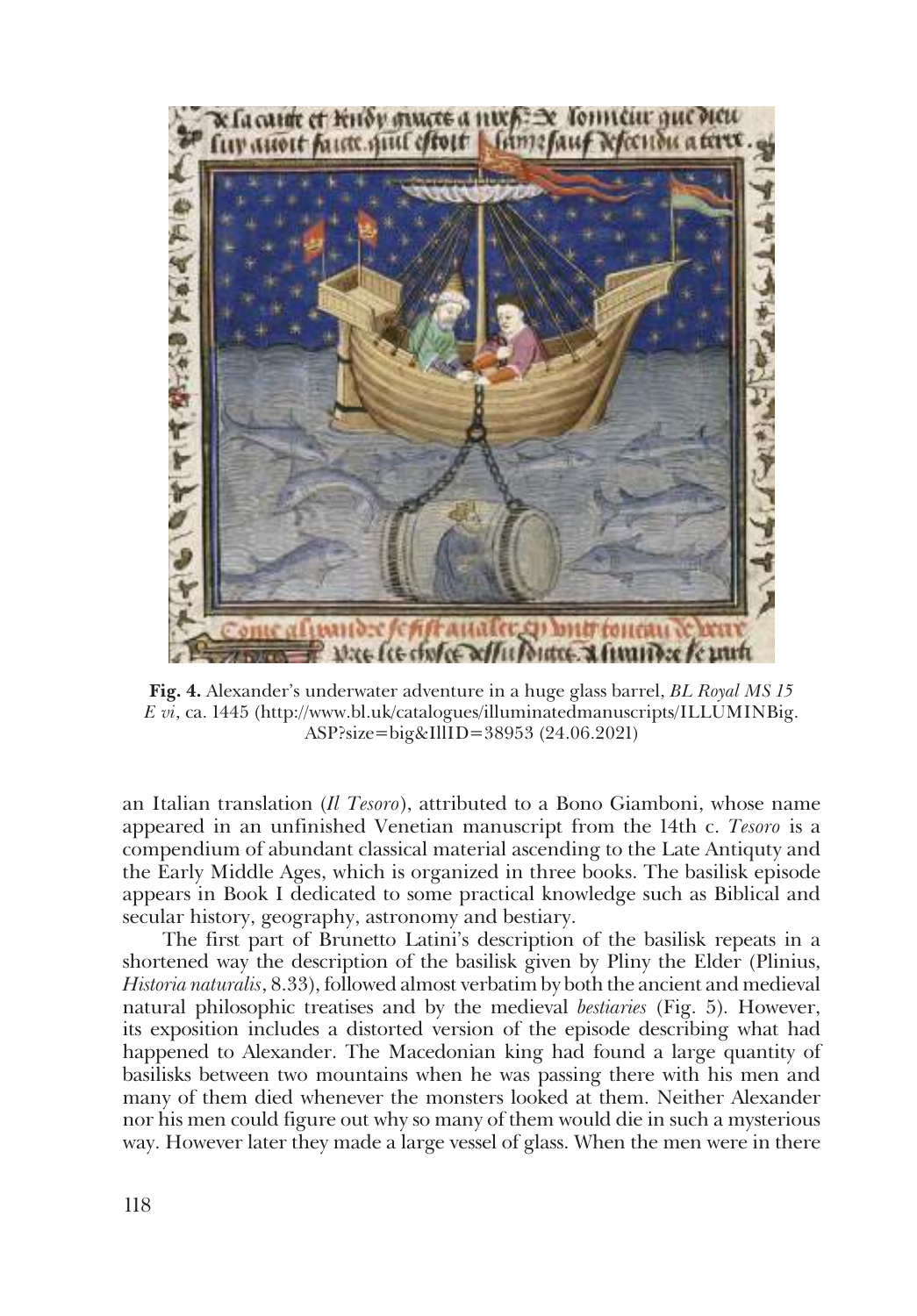

**Fig. 5.** Basilisk, Bestiary: British Library manuscript Harley 4751 f. 59, ca. 1225-1250 (http://www.bl.uk/catalogues/illuminatedmanuscripts/ILLUMINBig. ASP?size=big&IllID=28734 (24.06.2021)

they could see the basilisks, but the basilisks could not see the men. That was the strategy that helped the men to save themselves from the monstrous creatures. However, the main version followed by most part of the medieval authors would suggest one monster only (Goldstaub, Wendriner 1892).

In his treatise *De venenis eorumque remediis* Pietro d'Abano (ca. 1257-1316) repeats the story citing Pseudo-Aristotelian's *De causis proprietatum elementorum* as a source of his, but instead of the steel mirror he introduces a glass barrel, from which the dragons could be watched safely (Petri de Abano 1565?, Cap. 2 *De remediis*, p. 20), as it is in the description given by Brunetto Latini. This "invention" would quite probably have been influenced by the similar apparatus, which was used by Alexander to submerge under water to contemplate nature and behaviour of fish. However, in my opinion, this motif might find its explanation in the context of the basilisk's alchemical being that had penetrated into Latin Europe largely owed to the translations made of the Arabic treatises ascending in turn to some Greek manuscripts. Such suggestions are evident in the Arabic Pseudo-Aristotelian treatises, translated into Latin from the 10th century onwards.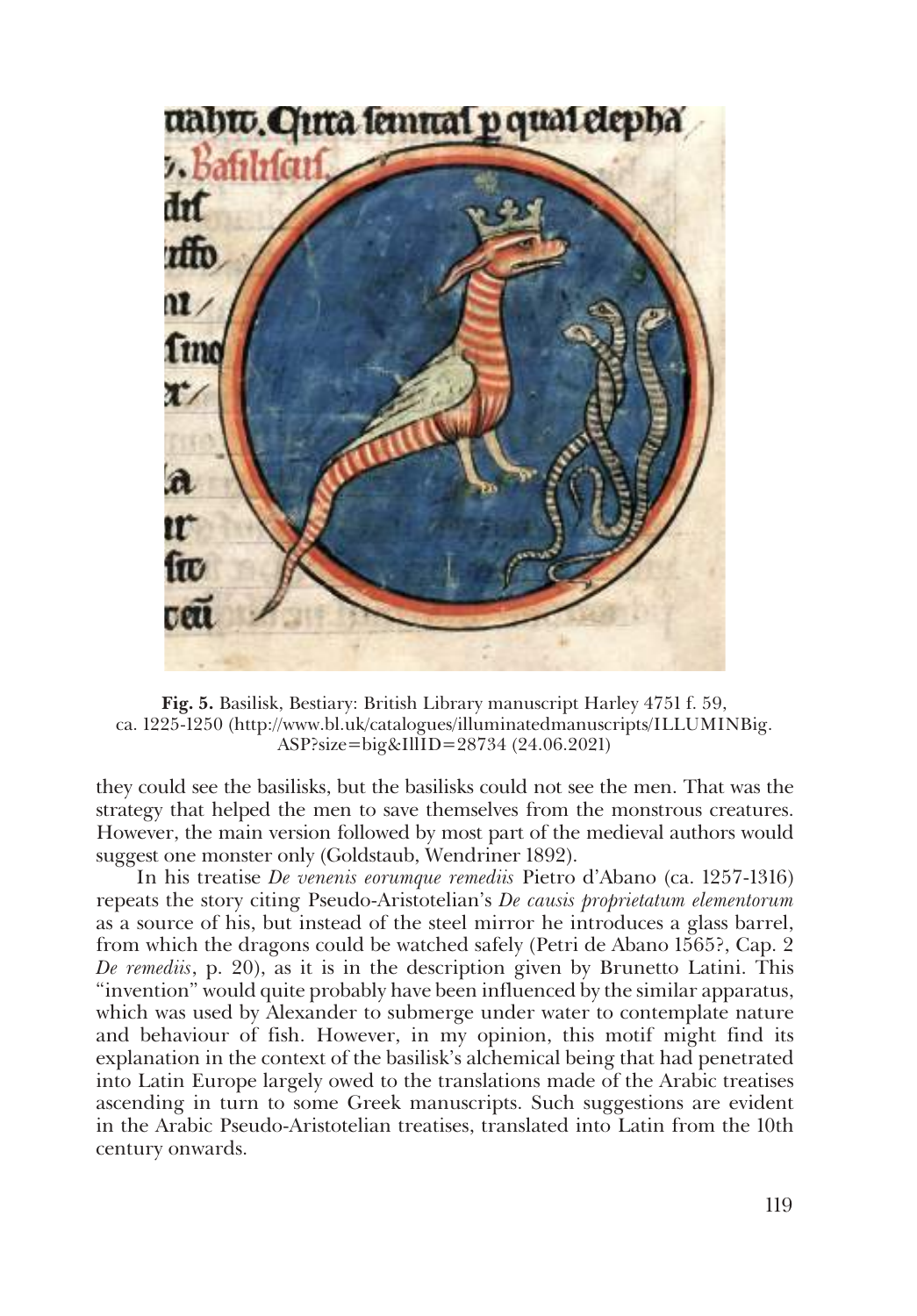The medieval literary tradition of the episode shows variability and significant deviations from the version of  $J^3$ , which suggests the functioning of alternative transmissions of the mythology, on the basis of which was constructed the episode with the meeting of Alexander and the basilisk in "the land of twilight", i.e., beyond the Inhabited World.

**3.** *Itinerarium Alexandri.* If the episode with the basilisk is analysed in a broader context as an integral symbolic element in the landscape of the Otherworld ( $\check{\alpha} \lambda$ λον κόσμον), its roots might be traced far back in time, to the Late Antiquity at least. The description of Alexander's travel to "the land of the blessed" and to the *end of the world* is alien to the oldest versions of *The Romance* as it appeared in *Cod. Paris 1711* or A (Mueller (ed.) 1846), as well as in the earlier α- and β-Rezensions of the main text. It is also absent in the oldest group of versions belonging to the translation made by Julius Valerius, as well as in the Latin translation by Archipresbyter Leo (Pfister 1911, 460). This motif appears only in the early medieval ε-Rezension of Pseudo-Callisthenes in chapters 23-44 according to the numbering of C. Mueller, which was dated by the experts as the end of the 6th c. (Bergson 1965, X; Trumpf (ed.) 1974; Merkelbach, Trumpf 1972, 96, 135, 206). The interpolated narrative (composed of many different and unrelated episodes) describes the march undertaken by Alexander the Great after conquering the entire inhabited world and deciding to head to the "Otherworld" to reach the *end of the world*. During his journey across Beyond, he encountered incredible monsters that put him in difficult situations that he would overcome by his wisdom and ingenuity. Some versions would contain the description (Ch. 37 §12) of "the land of twilight", "into which the sun was scarcely able to penetrate". It was precisely there that Alexander and his soldiers would come across those horrible monsters, the basilisk being mentioned amongst them.

A very detailed description of a journey across the Beyond, to the end of the world, through the land of twilight, appears in a text that had functioned independently from *The Romance*, viz. *The Life of Saint Macarius of Rome, a servant of God who was found to be near Paradise, by Theophilus, Sergius and Hyginus* (The Life of Saint Macarius) (*Vita Sancti Macarii Romani, servi Dei, qui inventus est juxta paradisum, auctoribus Theophilo, Sergio, et Hygino*: Migne (ed.) 1849, 415-426; cf. Vassiliev (ed.) 1893, 137-165; Lozanova 2020, 173-188), which however reflects a number of elements and motifs from the tradition of *The Romance of Alexander*. *The Life of Saint Macarius of Rome* was dated by A. Vassiliev approximately to the 6th or the beginning of the 7th c., but in its core it undoubtedly ascends to an earlier epoch. The paradigmatic framework of the narrative follows a long journey of three monks to the east. They decided to reach the end of the world, imitating Alexander's expedition, which is quite similar to *The Romance*. An integral motif uniting the two works is the narration about the Arch of Alexander during the Transition to the world of the Beyond (ch. 8), preceded by the description of the sinister monsters, whom the king meets during his journey to the "gloomy valley" or "the land of twilight" in the narrow pass between two steep mountains.

The Latin version of *The Life of Saint Macarius* is known from two manuscripts. One of them, which was published in 1615 in *Vitae Patrum* by Heribert Rosweyde (Rosweyde 1615; Migne (ed.) 1849, 415-426), was not very different from the first of the two Greek texts published by A. Vassiliev (Vassiliev 1893, 137-165),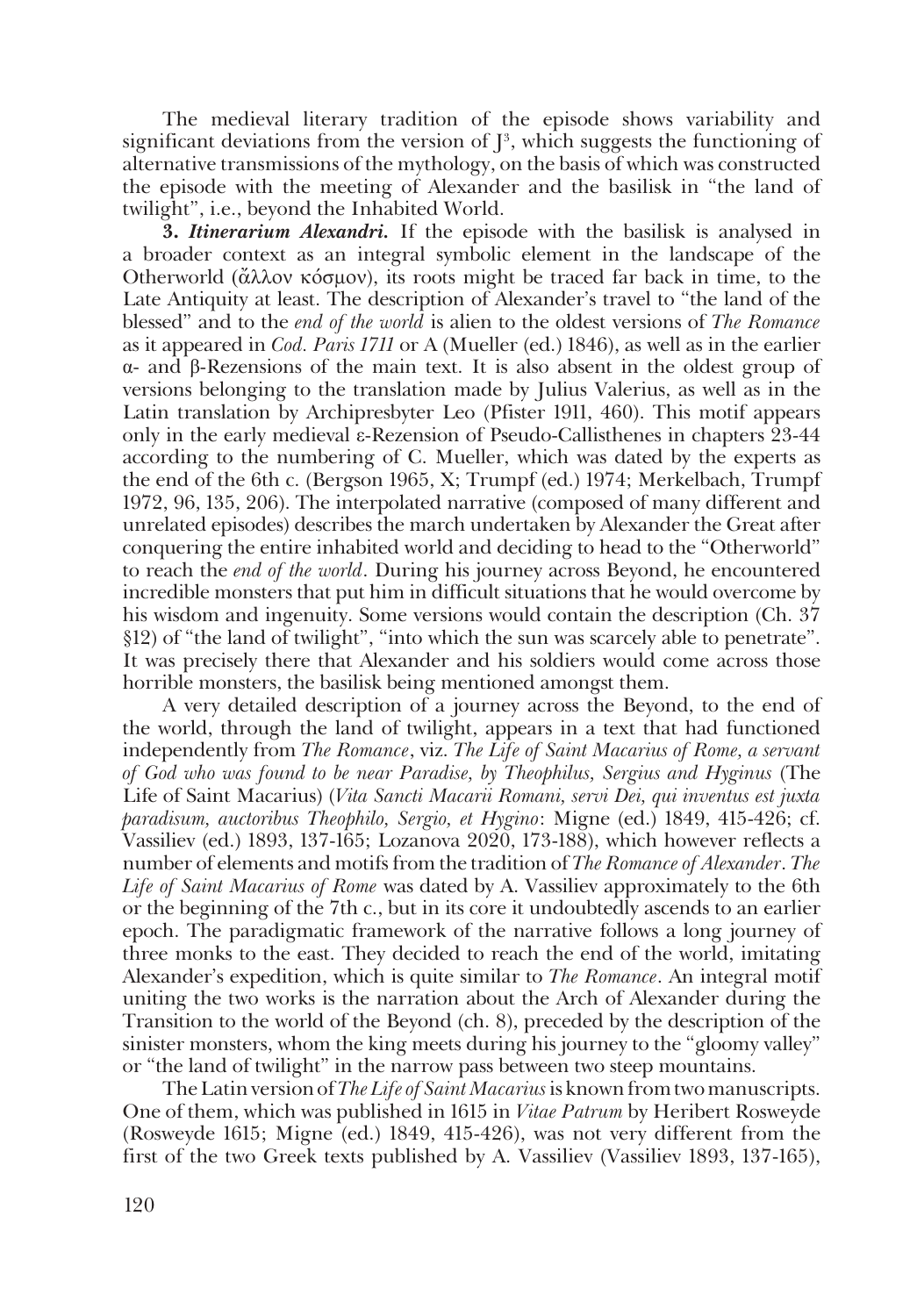although it is a much later translation. The earliest preserved Greek manuscript (*Vat. Gr. 824*; Trump 1970, 23-26) was dated to be as late as 11th c., although its sources might be attributed to a much earlier period.

Since the times of F. Pfister (Pfister 1912b, 572; Pfister 1959, 20-21) there has been no doubt that the episode with the Arch of Alexander and the journey Beyond in *The Life of Saint Macarius* ascend to the tradition of *The Romance of Alexander*. The development of the mythological motif and its enrichment with details was further complicated as the time passed by, mainly between 4th and 6th/7th c., which does not mean that the later interpolated elements did not ascend to some earlier original sources unrelated to the tradition, however integrated during the Early Middle Ages in *The Romance of Alexander*.

The motif about the Transition ( $Διαβά$ ) between the two worlds, which Alexander marked with some noteworthy monuments, among which dominated the figure of the Arch with an inscription, may also be found in several thematically similar manuscripts dated as early as at least the middle of the 4th c. Those had functioned as stand-alone narratives in the context of the genre *itineraria*, which included some compilations of real and/or imaginary journeys where the starting point, the distance and the destination of the route were indicated. While pilgrimage was typical of Christianity from the very beginning thereof, the 4th century marked some intensification of the journeys to the Holy Lands focusing more particularly on some sacred *toposes* such as Jerusalem, Constantinople and Rome. This reflects in generating a number of *itineraria* back in those times describing routes and significant (i.e., sacred) *toposes* along those routes. This is the case of two Latin texts published as *Expositio totius mundi et gentium* (*Description of the World and Its Peoples*), compiled by an unknown author (Mittag 2006, 338-351) and *Liber iunioris philosophi in quo continetur totius orbis descriptio* (*The Book of the Younger Philosopher in which a description of the whole world is contained*: Klotz 1910, 606-616; Pfister 1911, 458-471), dated in the middle of the 4th c., whose original sources, according to the convincing arguments of Alfred Klotz (Klotz 1910, 606-616; cf. Klotz 1906, 97-127; Wölffin 1904, 573-578) maybe ascend to some Greek examples.

Closely related to them is a Greek text published (based on two manuscripts known at the time) by Alfred Klotz, preserved today in 5 known manuscripts - 4 Greek (British Museum *Ms. Add. 36753*, f. 219–220 = B, dated 1198; *Cod. Dresd. 52*, f. 31-32 = D from the 13th c., but destroyed during World War Two; *Cod. Vat. Graec. 1114*, f. 174-175 in the Vatican Library, dated as the end of the 13th early 14th c.; and *Cod. Gr. 252*, f. 66-69 in the Saltykov-Shchedrin Library in Saint Petersburg dated in 1661) and one Georgian. The text entitled  $\partial \delta$ οιπορία  $\dot{\alpha}$ πό Eδεμ τοῦ παραδείσου άγρι τῶν Ρωμαίων is considered the original source of the two Latin versions, deviating from it in a number of details. The narrative follows the topography of the world from east to west, beginning with the Paradise, on the way to which the mystical place of the Transition between the two worlds appears, marked by the compiler as  $Διαβά$ . The predominant versions of the episode specify that on his return from the Otherworld, the king erected an Arch with an inscription warning of the troubles awaiting the imprudent (uninitiated), continued to the land of the blessed and took the wrong direction (Lozanova 2020, 173-188).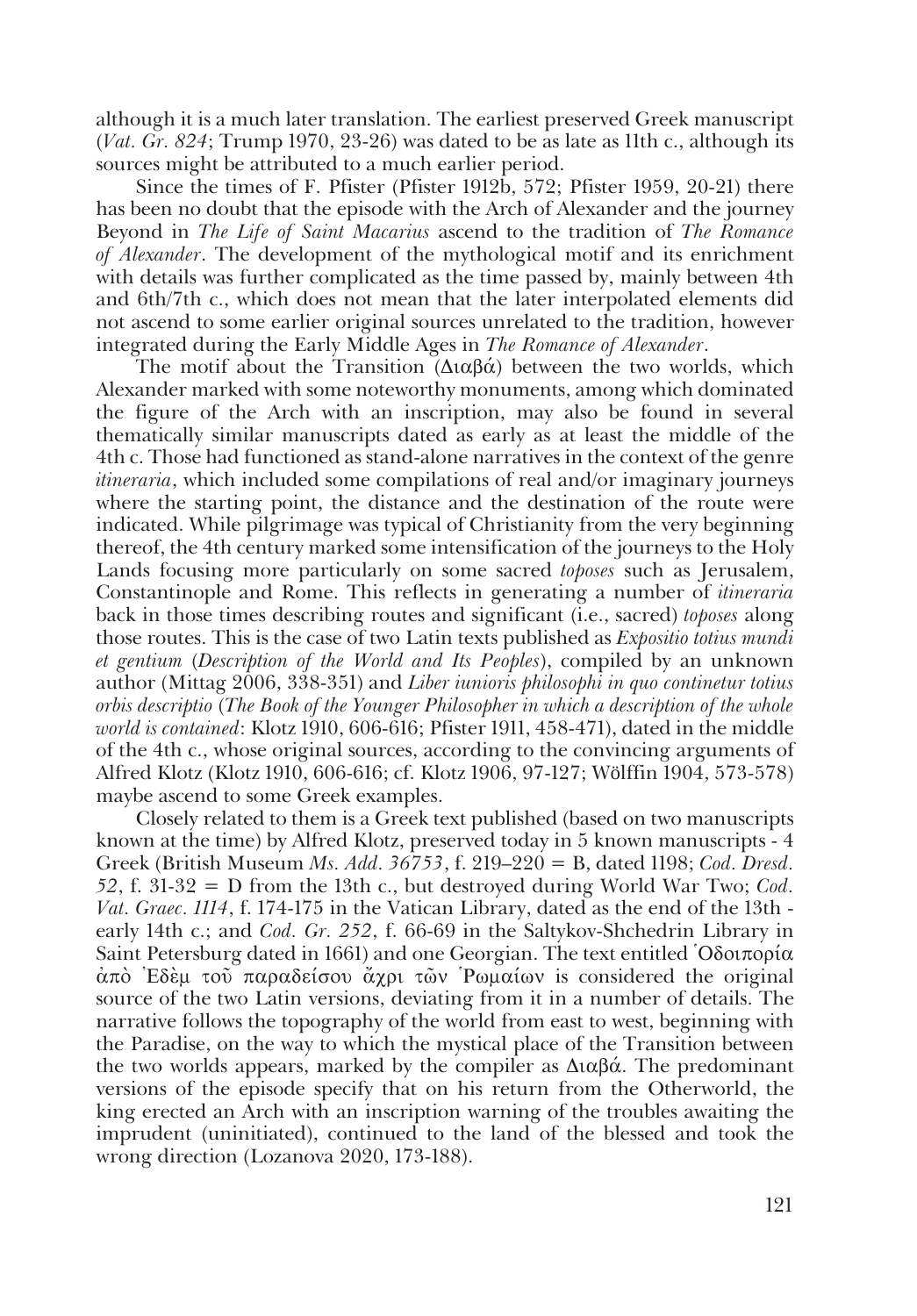In his analysis of this part of Alexander the Great's expedition in the Rezension  $\gamma$  of Pseudo-Callisthenes, in chapters 23-44 after the numbering of C. Mueller, I. Friedländer (Friedländer 1910, 161-246; cf. Friedländer 1913) notes that from Chapter 29 begins the interpolation of a different source, the prototype of which can be found in >Ïδοιπορία or in a possible similar Greek *periplus* with a more detailed description of the path Beyond the inhabited world, dating back to the time before the middle of the 4th century. If the oldest  $\alpha$ -Rezension of the Pseudo-Callisthenes' literary core of *The Romance of Alexander*, which has survived until today, is dated around the year of 200, we are most likely faced with a later interpolation of a text that functioned independently of it, but ascends to an earlier epoch, not later than the middle of the 4th century, and probably before that. This would hypothetically outline the chronological boundaries and possible transmissions of the episode with the meeting of Alexander the Great and the basilisk as an integral part of the landscape of the Otherworld on the way to "the land of the blessed" and *the end of the world* passing through "the land of twilight", where miracles can happen and fantastic monsters can be met.

## **References**

- **Albert the Great1980:** Albert the Great. Liber de causis proprietatum elementorum. In: P. Hossfeld (ed.). Alberti Magni Opera omnia. Vol. 5/2. Monasterii Westfalorum, 1980, 49-104.
- **Ausfeld 1907:** A. Ausfeld. Der griechische Alexanderroman. Ed. W. Kroll. Leipzig, 1907.
- **Bergson 1965:** L. Bergson. Der griechische Alexanderroman. Rezension β. (Acta Universitatis Stockholmiensis, Studia Graeca, 3). Göteborg-Uppsala, 1965.
- **Borgnet, Borgnet (еds.) 1890:** A. Borgnet, E. Borgnet (еds.). Alberti Magni Opera omnia. Vol. 9. Parisiis, 1890.
- **Broedel 2003:** H. P. Broedel. The *Malleus Maleficarum* and the Construction of Witchcraft. Theology and Popular Belief. Manchester and New York, 2003.
- **Brunetto Latini 1948:** Brunetto Latini. Li livres dou tresor, ed. by Francis J. Carmody. Berkeley, 1948.
- **Brunetto Latini 1993:** Brunetto Latini. The Book of the Treasure (Li livres dou tresor). Translated by Paul Barette and Spurgeon Baldwin. New York - London, 1993.
- **Cary 1956:** G. Cary. The Medieval Alexander. Cambridge, 1956.
- **De secretis mulierum 1580:** Commentary on *De secretis mulierum*. Lyon, 1580.
- **Friedländer 1910:** I. Friedländer. Alexanders Zug nach dem Lebensquell und die Chaldirlegende. - Archiv für Religionswissenschaft, 13, (Leipzig), 1910, 161-246.
- **Friedländer 1913:** I. Friedländer. Die Chadhirlegende und der Alexanderroman. Eine sagengeschichtliche und literarhistorische Untersuchung. Leipzig - Berlin, 1913.
- **Goldstaub, Wendriner 1892:** M. Goldstaub, R. Wendriner. Ein tosco-venezianischer Bestiarius. Halle, 1892.
- **Hamilton 1927:** G. L. Hamilton. A new redaction of the Historia de preliis and the date of redaction. - Speculum, 2, 1927, 2, 113-146.
- **Hertz 1905:** W. Hertz. Aristoteles in den Alexanderdichtungen des Mittelalters. In: W. Hertz. Gesammelte Abhandlungen. Stuttgart and Berlin, 1905, 1-155.
- **Kirsch (ed.) 1971:** W. Kirsch (ed.). Quilichinus de Spoleto: Historia Alexandri Magni nebst dem text der Zwickauer Handschrift der Historia de preliis Alexandri Magni - Rezension J<sup>3</sup>. Skopije, 1971.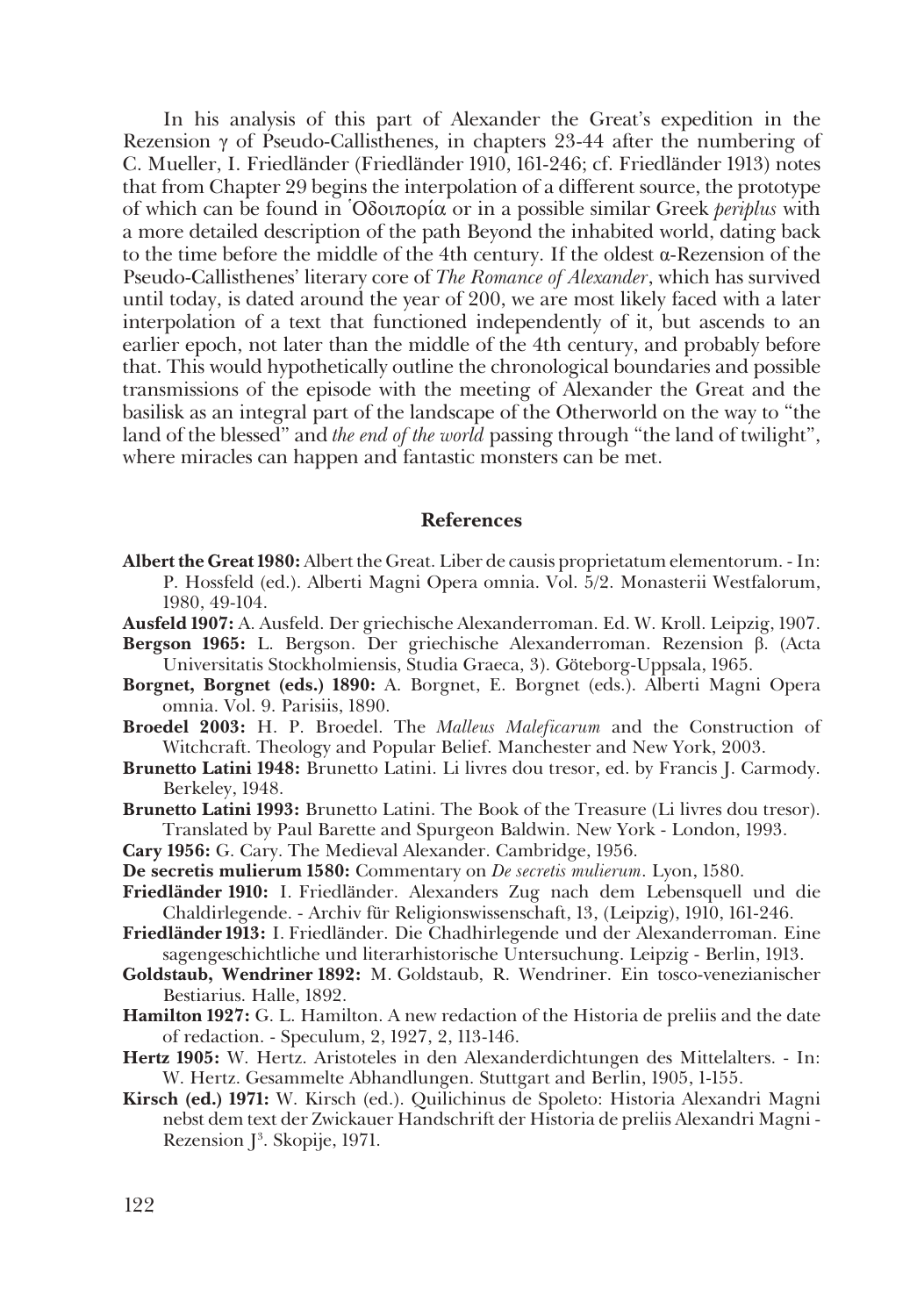- **Klotz 1906:** A. Klotz. Über die Expositio totius mundi et gentium. Philologus, 55, 1906, 97-127.
- **Klotz 1910:** A. Klotz. ΟΔΟΙΠΟΡΙΑ ΑΠΟ ΕΔΕΜ ΤΟΥ ΠΑΡΑΔΕΙΣΟΥ ΑΧΡΙ ΤΩΝ ΡΩΜΑΙΩΝ. - Rheinisches Museum für Philologie, Neue Folge, 65, 1910, 606-616.
- **Kramer, Sprenger 1971:** H. Kramer, J. Sprenger. Malleus maleficarum, tr. Montague Summers. New York, 1971.
- **Kuebler 1888:** B. Kuebler. Iulii Valeri Alexandri Polemi Res gestae Alexandri Macedonis. Leipzig, 1888.
- **Lemay 1992:** H. R. Lemay. Women's Secrets: A Translation of Pseudo-Albertus Magnus' *De Secretis Mulierum* with Commentaries*.* Albany, New York, 1992.
- **Lozanova 2020:** V. Lozanova-Stancheva. Twilight zone: The *topos* of miracles (On *The Life of St. Macarius of Rome*). - In: M. Maeva, Y. Erolova, P. Stoyanova, M. Hristova, V. Ivanova (eds.). Between the Worlds: Magic, Miracles, and Mysticism. Vol. 2. Sofia, 2020, 173-188.
- **Merkelbach 1954:** R. Merkelbach. Die Quellen des griechischen Alexander-Romans. München, 1954.
- **Merkelbach, Trumpf 1972:** R. Merkelbach, J. Trumpf. Die Quiellen des griechischen Alexanderromans. Munich, 1972.
- **Meusel (ed.) 1864:** H. Meusel (ed.). Pseudo-Callisthenes nach der Leidener Handschrift herausgegeben. - Jahrbucher für classische Philologie, 1864-1872, 5<sup>th</sup> Suppl. Bd., 4. H., (Leipzig), 703-816.
- **Migne (ed.) 1849:** J.-P. Migne (ed.). Patrologiae cursus completus. Series Latina*.* T. 73. Pariis, 1849.
- **Mittag 2006:** P. Fr. Mittag. Zu den Quellen der "Expositio totius mundi et gentium". Ein neuer Periplus? - Hermes, 134, 2006, 3, 338-351.
- **Morosini 2011:** R. Morosini. The Alexander Romance in Italy. In: Z. D. Zuwiyya (еd.). A Companion to Alexander Literature in the Middlе Ages. Leiden - Boston, 2011, 329-364.
- **Mueller (ed.) 1846:** C. Mueller (ed.). Reliqua Arriani, Scriptorum de rebus Alexandri M. fragmenta, Pseudo-Callisthenis historiam fabulosam, Itinerarium Alexandri. Paris, 1846. - In: Friedrich Dübner (ed.). Arriani Anabasis et Indica. Paris, 1846.
- **Murison 1905:** R. G. Murison. The serpent in the Old Testament. The American Journal of Semitic Languages and Literatures, 21, 1905, 2, 115-130.
- **Oesterley (Hrsg.) 1872:** H. Oesterley (Hrsg.). Gesta Romanorum. Berlin, 1872.
- **Peters 1968:** Fr. E. Peters. Aristoteles Arabus: The Oriental Translations and Commentaries of the Aristotelian Corpus. Leiden, 1968*.*
- **Petri de Abano 1565?:** Petri de Abano. De venenis eorumque remediis. In: Omnia opera Guilielmi Gratoli ex manuscript exemplaribus collate, aucta atque illustrata. [1565?].
- **Pfister 1911:** Fr. Pfister. Die ΟΔΟΙΠΟΡΙΑ ΑΠΟ ΕΔΕΜ ΤΟΥ ΠΑΡΑΔΕΙΣΟΥ und die Legende von Alexanders Zug nach dem Paradies. - Rheinisches Muzeum für Philologie, 66, 1911, 458-471.
- **Pfister 1912а:** Fr. Pfister. Die Historia de preliis und das Alexanderepos des Quilichinus. Münchner Museum für Philologie des Mittelalters und der Renaissance, 1, 1912, 249-301.
- **Pfister 1912b:** Fr. Pfister. Episoden des Alexanderromans in christlichen Texten. Theologische Literaturzeitung, 18, 1912, 572-573.
- **Pfister 1913:** Fr. Pfister. Der Alexanderroman des Archipresbyters Leo. Heidelberg, 1913.
- **Pfister 1941:** Fr. Pfister. Zum Prolog des Archipresbyters Leo und zu den alten Drucken der Historia de Preliis. - Rheinisches Museum für Philologie, Neue Folge, Bd. 90, 4. H., 1941, 273-281.